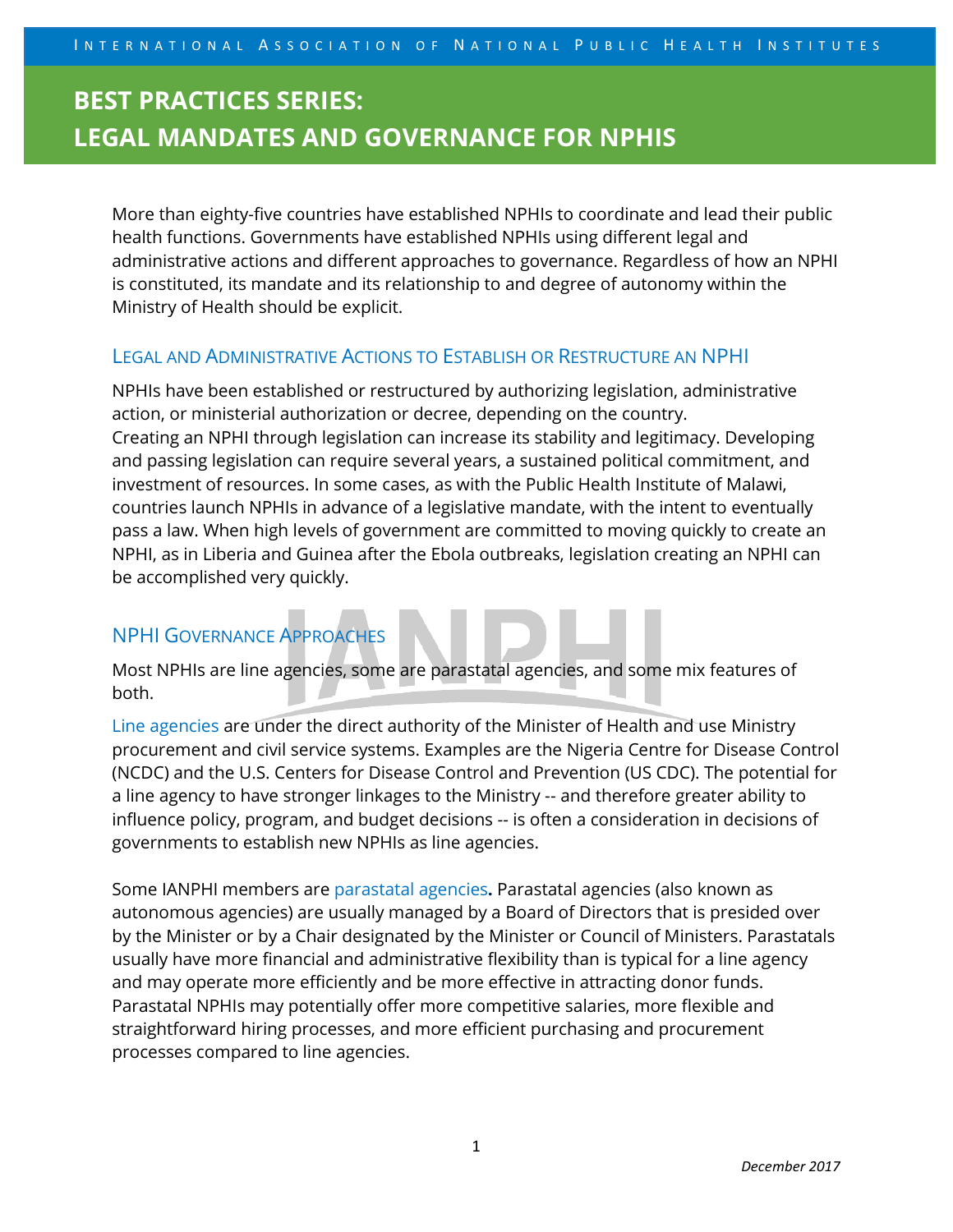Until recently, IANPHI members structured as parastatal agencies have been primarily research-focused institutes, such as the Tanzanian National Institute for Medical Research (NIMR). Recently, some NPHIs with broad public health mandates, such as the National Public Health Institute of Liberia, are being established as parastatal agencies or are exploring becoming parastatal agencies.

Although parastatal agencies often receive some government funding, they may rely more on external funding sources than line agencies. Parastatals sometimes have difficulty supporting work on the country's highest priority public health issues or gaining the attention of Ministry leadership. Also, the establishment of a parastatal often requires setting up new administrative systems, which can be expensive and timeconsuming. Even if the decision is made to create a parastatal, NPHIs are often initiated as line agencies but with a longer-term plan to develop them into parastatals.

Some NPHIs, such as Guinea-Bissau's INASA, mix features of both governance models. That is, they remain under direct control of the Minister but are in some cases able to use alternative pathways for procurement and other processes.

### LEGAL, POLICY, AND JURISDICTIONAL CONSIDERATIONS IN ESTABLISHING OR RESTRUCTURING AN NPHI

• Scope – Consideration of scope includes

#### **Core NPHI Functions**

Core NPHI functions help countries organize and conduct their public health services. They are based on the Essential Public Health Functions framework, which has been in use for more than a decade. Of the 11 core functions identified in IANPHI's Framework for the Creation & Development of NPHIs, three are considered most critical:

- $\checkmark$  Evaluation & analysis of health status
- $\checkmark$  Public health surveillance, problem investigation, and control of risks and threats to public health
- $\checkmark$  Public health research

[http://ianphi.org/documents/p](http://ianphi.org/documents/pdfs/Core%20Functions%20IANPHI%20Brief.pdf) [dfs/Core%20Functions%20IAN](http://ianphi.org/documents/pdfs/Core%20Functions%20IANPHI%20Brief.pdf) [PHI%20Brief.pdf](http://ianphi.org/documents/pdfs/Core%20Functions%20IANPHI%20Brief.pdf)

the core public health functions the NPHI conducts, the conditions it addresses, and its role in subnational and global health. Most NPHIs will not address all core NPHI functions comprehensively, but an NPHI will do many of them and will have linkages to other parts of the Ministry or other organizations that address the other critical functions. Most NPHIs also have responsibility for supporting some aspects of subnational public health capacity, such as training related to surveillance, lab capacity development, or assistance in outbreak response. Almost all are involved in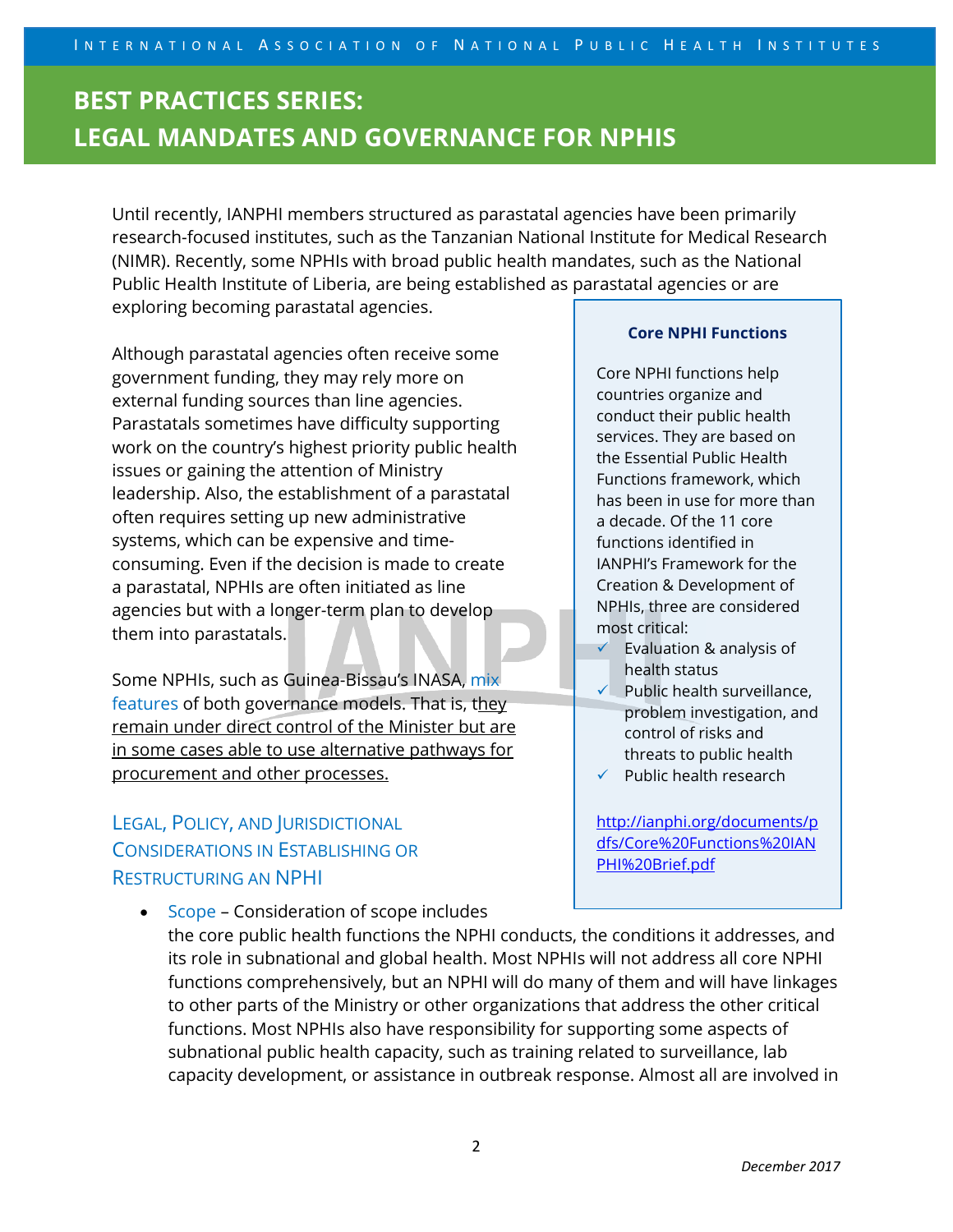some degree in work related to the International Health Regulations and other priority international efforts.

- Jurisdiction Some jurisdictions and/or powers are shared by different levels or divisions of government. In some countries, like the United States and Kenya, the constitution provides a basis for defining which powers are to be carried out at the national level and which at subnational levels, with most authority for addressing local issues provided to subnational levels of government.
- Scientific independence Although the political context and formal position of an NPHI within the governmental hierarchy will vary from country to country, the scientific independence of the NPHI (and of the director) is essential. To be effective, an NPHI must have credibility and be technically expert and somewhat apolitical, which requires independence from parent ministries on technical issues. NPHIs cannot be insulated from political influence, but an NPHI's priorities should be driven largely by science and data; an institute's scientific work and scientific advice

#### **NPHI creation in response to new priorities, opportunities, and threats**

What motivates countries to create an NPHI?

The Ethiopian Public Health Institute (EPHI) was created in 2014 from the former Ethiopian Health and Nutrition Research Institute (EHNRI), reflecting the government's decision to make the institute a leader in public health research, emergency management, and laboratory science. EPHI was established by the Council of Ministers as an autonomous Institute accountable to the Federal Ministry of Health.

In the aftermath of a destructive civil war, Guinea-Bissau's INASA united four national agencies to start anew in meeting the country's public health challenges.

Some institutes in more recent years have been created in the wake of major and dramatic health crises that demanded an effective response. For example, Liberia's new NPHI was established in response to the Ebola epidemic in West Africa, which highlighted the need for better coordination and strengthening of public health functions and services and improved preparedness for the next public health threat.

to decision makers should be conducted free from political influence; and NPHI leadership should be selected based on professional, scientific, and managerial expertise and experience.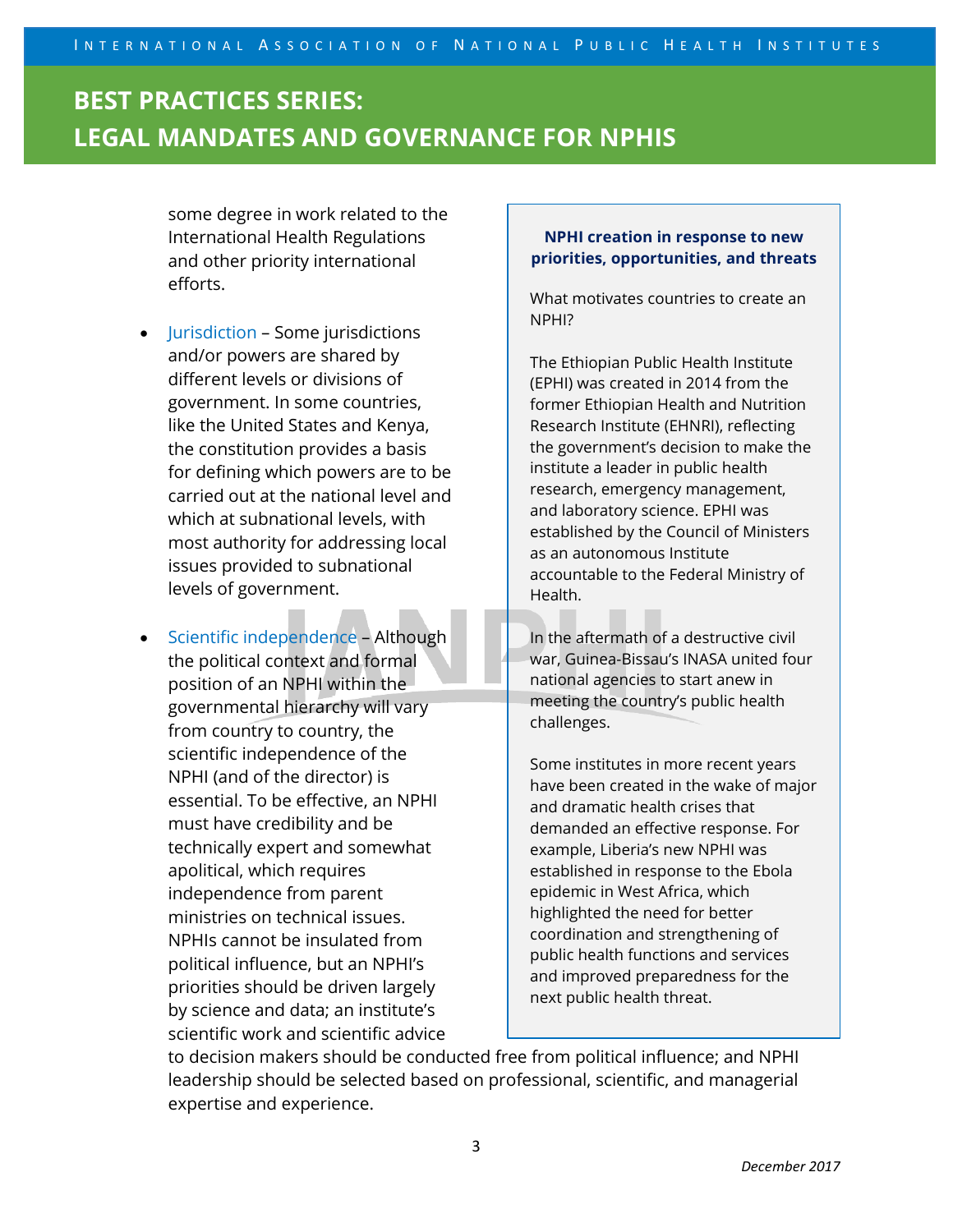- Authority to conduct regulatory activities NPHIs vary widely in their regulatory authority. Most often, NPHIs provide evidence-based guidance to other national agencies and to subnational public health entities that have regulatory authority. However, in some countries, the role of the NPHI includes regulation of activities such as pharmaceutical production and medical care.
- Special powers during public health emergencies Many countries provide NPHIs with special powers during emergencies that pose particularly great risk to the population. An example is the ability to quarantine individuals or communities during epidemics.
- Collaboration and data sharing Many NPHIs have collaborative relationships with sister institutes, international organizations, universities, NGOs, and professional societies. These partnerships may involve memoranda of understanding or collaborations around specific health issues or research projects. Frameworks that establish NPHIs should be structured to facilitate international cooperation and a global approach to disease control.

### ADDITIONAL CONSIDERATIONS IN DEVELOPING A NEW NPHI

- Leadership Strong leadership is essential to ensure that a new institute develops a cohesive identity and exploits the opportunities and synergies created by restructuring. (See NPHI Best Practices Series: Recruiting an NPHI Director.)
- Commitment It often takes decades from the time an NPHI is first created until it can perform many or most of the core NPHI functions and address a range of health problems. Even fully developed NPHIs are constantly changing due to new situations, new initiatives, political concerns, or emergencies. Creating an NPHI and continuing to reshape it to meet new challenges requires a long-term commitment to the health of a country's population from NPHI leadership, the Ministry of Health, other levels of government, and stakeholders. It also requires flexibility and adaptability to address issues and priorities as they arise.
- Operational context NPHIs should be part of government. Although universities and other groups may carry out some core functions to support the institute, an NPHI operates in a different context from a university and must consider many political and societal factors when making assessments and providing recommendations to government or the public.